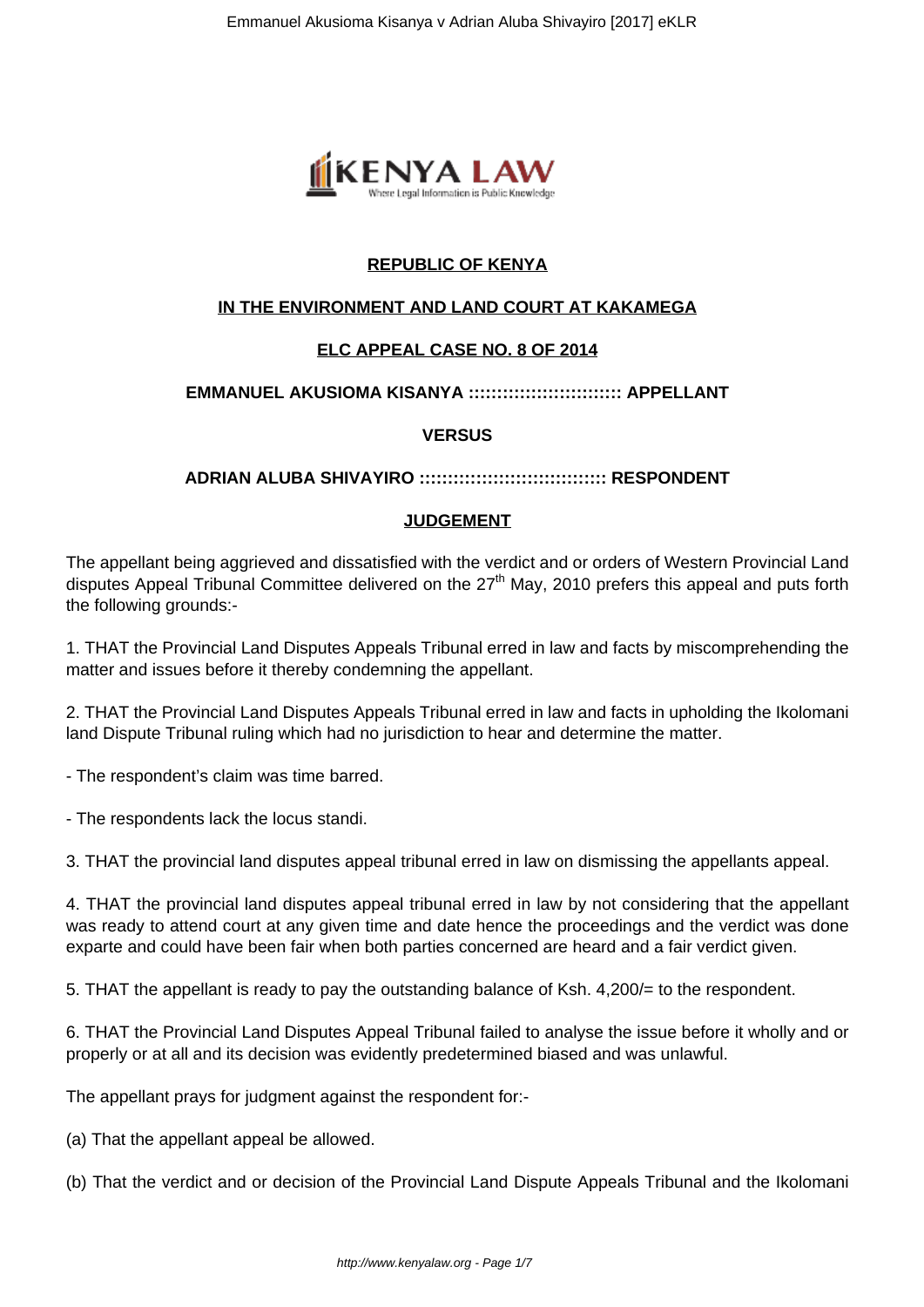Land Disputes Tribunal be quashed, set aside and or vacated.

The appellant submitted that, the respondent herein filed a claim at the Ikolomani Land Disputes Tribunal claiming L.R. IDAKHO/LUKOSE/632 from the appellant herein and the verdict made on  $4<sup>th</sup>$  October 2017 was as follows:-

1. The objectors either pay the current price of 0.5 Ha to Mr. Aluba and transfer done accordingly or else vacate the land.

2. All costs be met by the objectors for inconveniencing the claimant.

3. The dissatisfied party to appeal within 30 days from the verdict was read  $(4<sup>th</sup> October, 2007.)$ 

The appellant was dissatisfied with the said verdict and lodged an appeal at the Western Land Disputes Appeals Tribunal No. 4 of 2008 and his appeal was dismissed and the verdict of the Ikolomani Land Disputes Tribunal upheld but specifically the following orders were made on  $27<sup>th</sup>$  May 2010.

1. The appeal is dismissed with costs at the court rate on production of receipts for travelling and subsistence.

2. The Ikolomani Land Disputes Tribunal court ruling stands as ordered THAT;-

(a) The appellants to pay either the current price of the Land of 0.5 Ha to Adrian Aluba for him to transfer the land accordingly or vacate the land.

(b) Appellants to pay costs for inconvenience to Adrian Aluba.

(c) The dissatisfied party to appeal within 30 days from the verdict date of reading.

3. The parties to keep peace.

The appellant was also aggrieved by that decision/verdict of the Western Land Disputes Appeals Tribunal prompting him to lodge this appeal pursuant to section 8 (9) of the Land Disputes Tribunal Act No. 18 of 1990 (now repealed) on points of law that; both the Ikolomani Land Disputes Tribunal and the Western Land Disputes Appeals Tribunal acted ultra vires in making the above mentioned decisions as they lacked jurisdiction to do so. The jurisdiction of a Land Disputes Tribunal is clearly set under section 3 (1) of the Land Disputes Tribunal Act No. 18 of 1990 which limits the tribunals jurisdiction to determining disputes relating to:-

a. The division of or the determination of boundaries to land including land held in common;

- b. A claim to occupy or work land; or
- c. Trespass to land.

The dispute herein did not fall within any of the above stated categories to be determined by the Ikolomani Land Disputes Tribunal and the Western Land disputes Appeals Tribunal as the dispute therein is founded on a contract allegedly made on 23<sup>rd</sup> April 1983 between the appellant's late father and the respondent herein. Contractual matters and disputes are governed by the Law of Contract Act and relevant written laws and are also subject to the provision of the Limitation of Actions Act Cap 22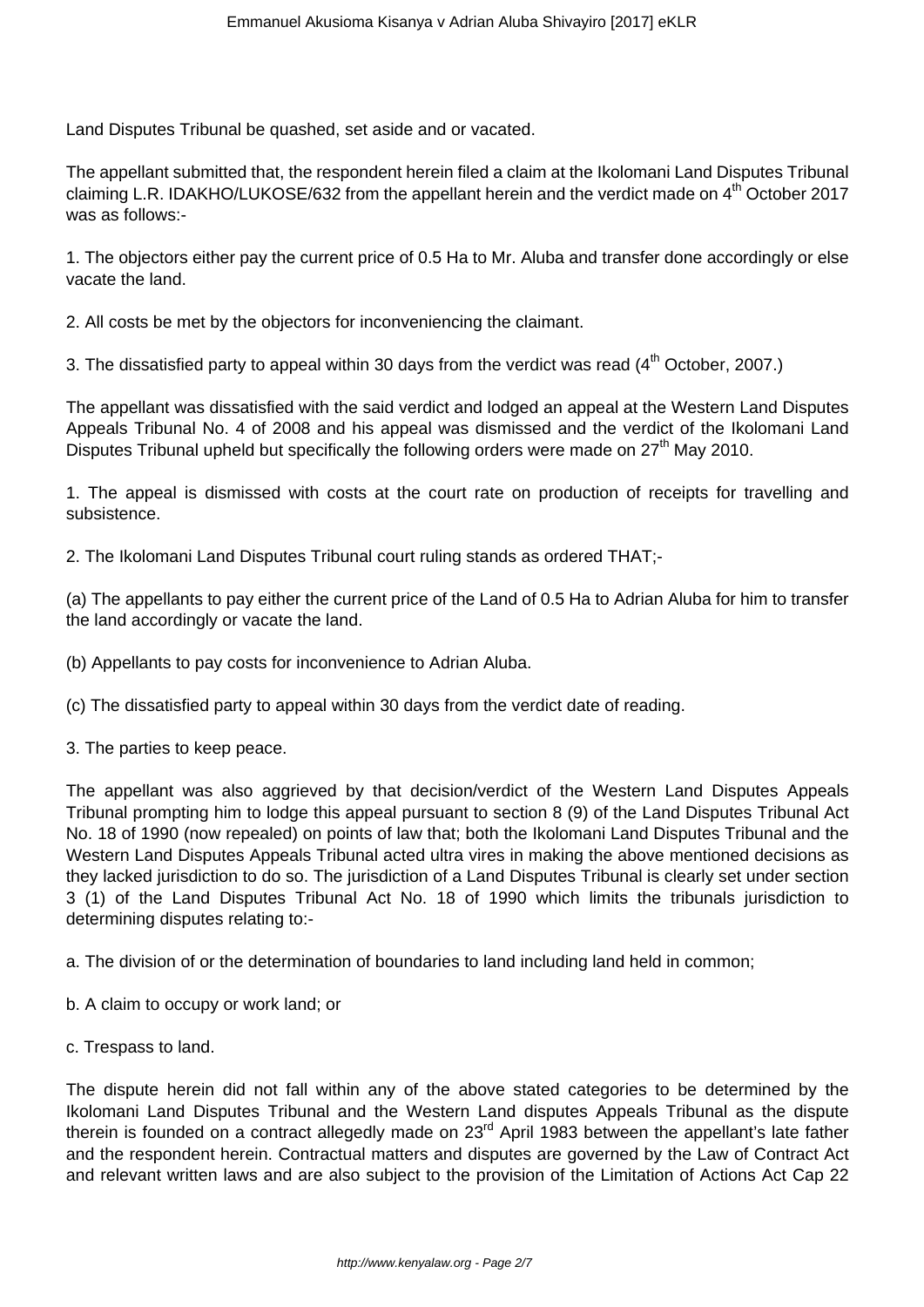Laws of Kenya. Contractual disputes cannot therefore be heard and determined before the said tribunals as their jurisdiction is only limited to matters relating to customary laws as provided for under section 8 (7) which states:-

"The Tribunal shall adjudicate upon the claim and reach a decision in accordance with recognized customary law ..................."

The Ikolomani Land Disputes Tribunal therefore had no jurisdiction to make an order of specific performance to enforce a contract by ordering the appellant to pay the current price of 0.5 Ha to Mr. Aluba and transfer accordingly. The said tribunal also lacked jurisdiction to issue an order of eviction and or vacation from the suit land herein L.R. IDAKHO/LUKOSE/632 as such orders could only be made by a court of law pursuant to the provisions of the Registered Land Act Cap 300 Laws of Kenya and Registration of Titles Act and/or the Environment and Land Court.

The dispute before the tribunal was founded on a contract between the appellant's late father a one Isaiah Mwole Kisanya and the respondent herein made on 23<sup>rd</sup> April 1983. The appellant was not a party to that agreement. The appellant's late father died on 4<sup>th</sup> February 1994 and yet the case before the Ikolomani Land Disputes Tribunal was registered in Ikolomani on 22<sup>nd</sup> February 2007 against the appellant herein who was and is still not the legal representative of the said deceased Isaiah Mwole Kisanya. The appellant thus lacked locus standi to be sued before the said tribunal. The appellant still lacks the locus standi to be sued as no succession proceedings in respect of his late father have ever been commenced. The Western Land Disputes Appeals Committee thus erred in upholding the Ikolomani Land Disputes Tribunal's verdict which was null and void in view of the foregoing. In a nutshell they urge that this honourable court makes the following orders:-

a. THAT the Ikolomani Land disputes Tribunal lacked jurisdiction to adjudicate on the dispute before it founded on a contract made on 23rd April 1983.

b. THAT the Ikolomani Land Disputes Tribunal lacked jurisdiction to make the verdict of 4<sup>th</sup> October 2007 thus its decision was ultra vires hence null and void.

c. THAT the Western Land Disputes Appeals Committee lacked jurisdiction to uphold the null and void decision of the Ikolomani Land Disputes Tribunal hence its verdict made on  $27<sup>th</sup>$  May 2010 which was null and void.

d. THAT the appellant herein lacked the requisite locus standi to be sued thus both the proceedings before the Ikolomani Land Disputes Tribunal and the Western Land disputes Appeals Committee were and are null and void.

The respondent submitted that justice delayed is justice denied. The present appeal by the appellant is a mere delay tactic to shun the ends of justice being met timeously. The respondent herein acquired the land in question by way of voluntary transfer in form of a gift from his late uncle Joseph Mmanyisi. Thereafter he sold the same land to the appellant's father Isaiah Mwole Kisanya for a consideration of Ksh. 11,500/= on 23<sup>rd</sup> April 1983, to which only Ksh. 7,300/= was paid hence leaving a balance of Ksh. 4,200/= which has never been paid to date.

The respondent therefore after all reasonable efforts to settle the matter with the appellant and the deceased's family having been in vain sought redress from the Ikolomani Land Disputes Tribunal for an award of repossessing and occupying the land in question or be paid a sum of Ksh. 152,700/= being the current price of 0.5 Ha at the time the matter was first instituted in the District Tribunal. The tribunal's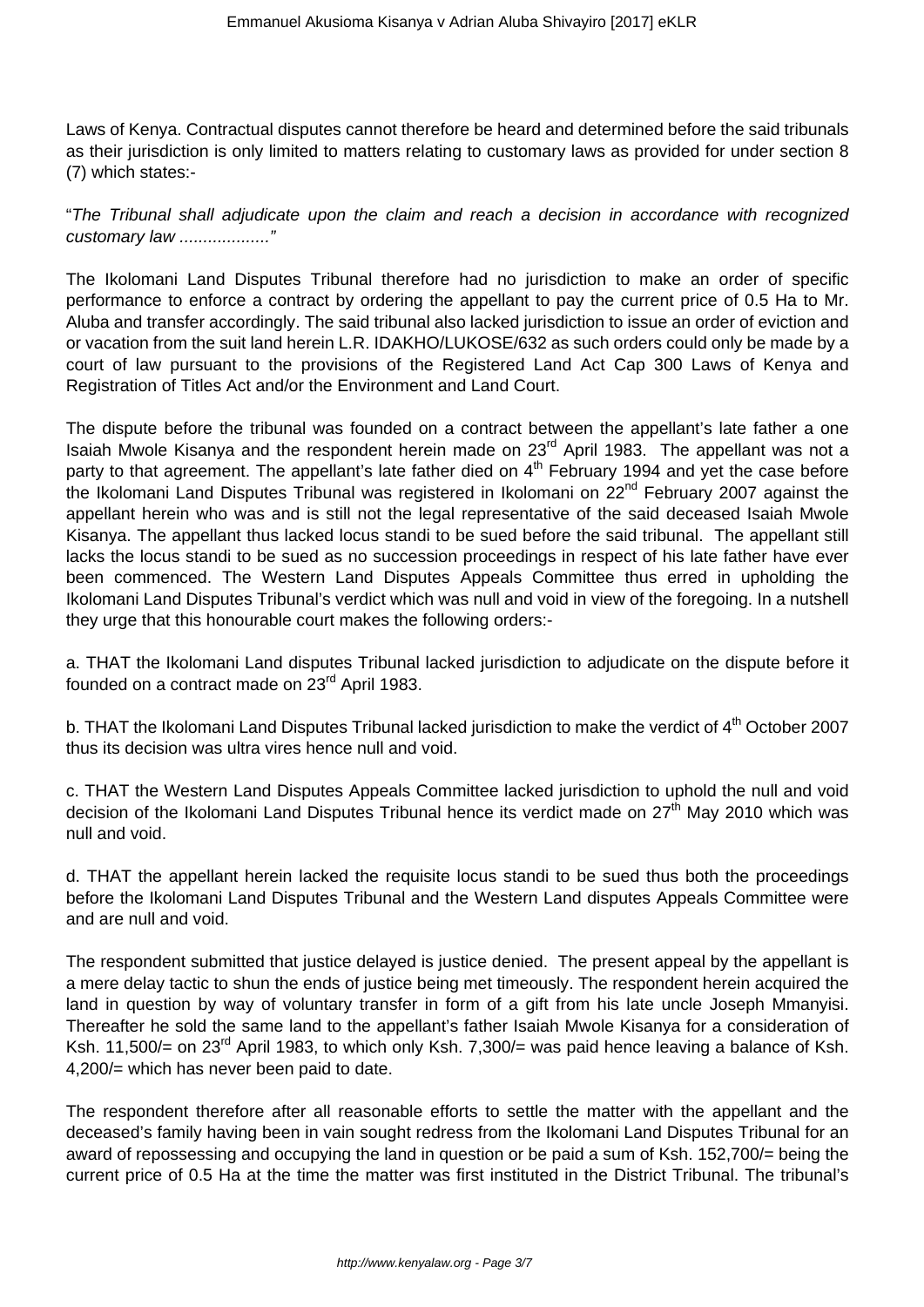verdict was that the objectors either pay the current price of 0.5 Ha to Adrian Aluba or else vacate the land. It is this decision that precipitated the appeal to the Provincial Land Dispute Appeals Tribunal and subsequently the present appeal to this court by the appellant.

On 3<sup>rd</sup> March 2016 when the matter was coming up for hearing, the key issue before Justice Mukunya framed for determination was whether both the District and the Provincial Lands Disputes Tribunals had jurisdiction to deal with the matter. Notwithstanding the above stated issue for determination as preferred by the court, the appeal herein is defective, a total contravention of law and which stands to be struck out in the first instance as it was brought out of time limitation stipulated by law. The Land Disputes Tribunal Act which was the law applicable at the time when the Provincial Appeals Tribunal rendered its decision was in clear terms and specifically section 8 (9) which stated as follows:-

"Either party to the appeal may appeal from the decision of the Appeals Committee to the High Court on a point of law within sixty days from the date of the decision complained of."

Therefore, the appellant was required by law to lodge his appeal to this court within 60 days but the decision of the Provincial Appeals Tribunal having been rendered on  $27<sup>th</sup>$  May, 2010, it is until the 18<sup>th</sup> March, 2011 when they lodged their appeal which accents to almost a year. The appeal herein is therefore one which stands for dismissal and or being struck out having been brought outside the limitation of time prescribed by the law. Without prejudice to the foregoing the respondent further submitted as follows:-

Whereas the appellant will give a narrow meaning in interpreting the provisions of section 3 (1) of the now repealed Land Disputes Tribunal Act No. 18 of 1990, it is their submission that this matter was a proper one for the District Land Disputes Tribunal to adjudicate upon and subsequently the Provincial Land Disputes Appeals Tribunal. Section 3 (1) of the said act donates jurisdiction to the tribunal in all cases of a civil nature involving disputes as to:

- a. The division of or the determination of boundaries to land including land held in common.
- b. A claim to occupy or work land.
- c. Trespass of land.

They submitted that the case presented before the Ikolomani District Land Disputes Tribunal falls under the category in subsection (1) b of section 3 above. In its wider interpretation, a claim to occupy as provided will include occupation by repossession as prayed under the instant case or occupation through any other means. Therefore it's clear that the respondent's claim to repossess the land will result in occupation as provided under section 3(1) (b) of the Act hence the tribunals had the jurisdiction. Whereas also the appellant may want to hide behind the fact that this is a contract entered into 24 years down the line hence statute barred, the law is crystal clear that a cause of action only arises when breach of the contract is deemed to have happened.

In the instant matter, the contract only provided for the upfront payment of Ksh. 7,300/= and the balance of Ksh. 4,200/= to be paid later hence rendering it impossible to ascertain as to when exactly breach occurred. Therefore, common law provides that in such cases, the payment should be within reasonable time not necessitated by unreasonable delay. From the respondent's evidence at the District Tribunal, it is evident that he has been patiently following this debt owed to him by the Isaiah's (deceased) family since 1983 but all in vain and that even at the burial of the appellant's father, he reminded them of this debt but they put him off. They submitted that this appeal should be dismissed having been instituted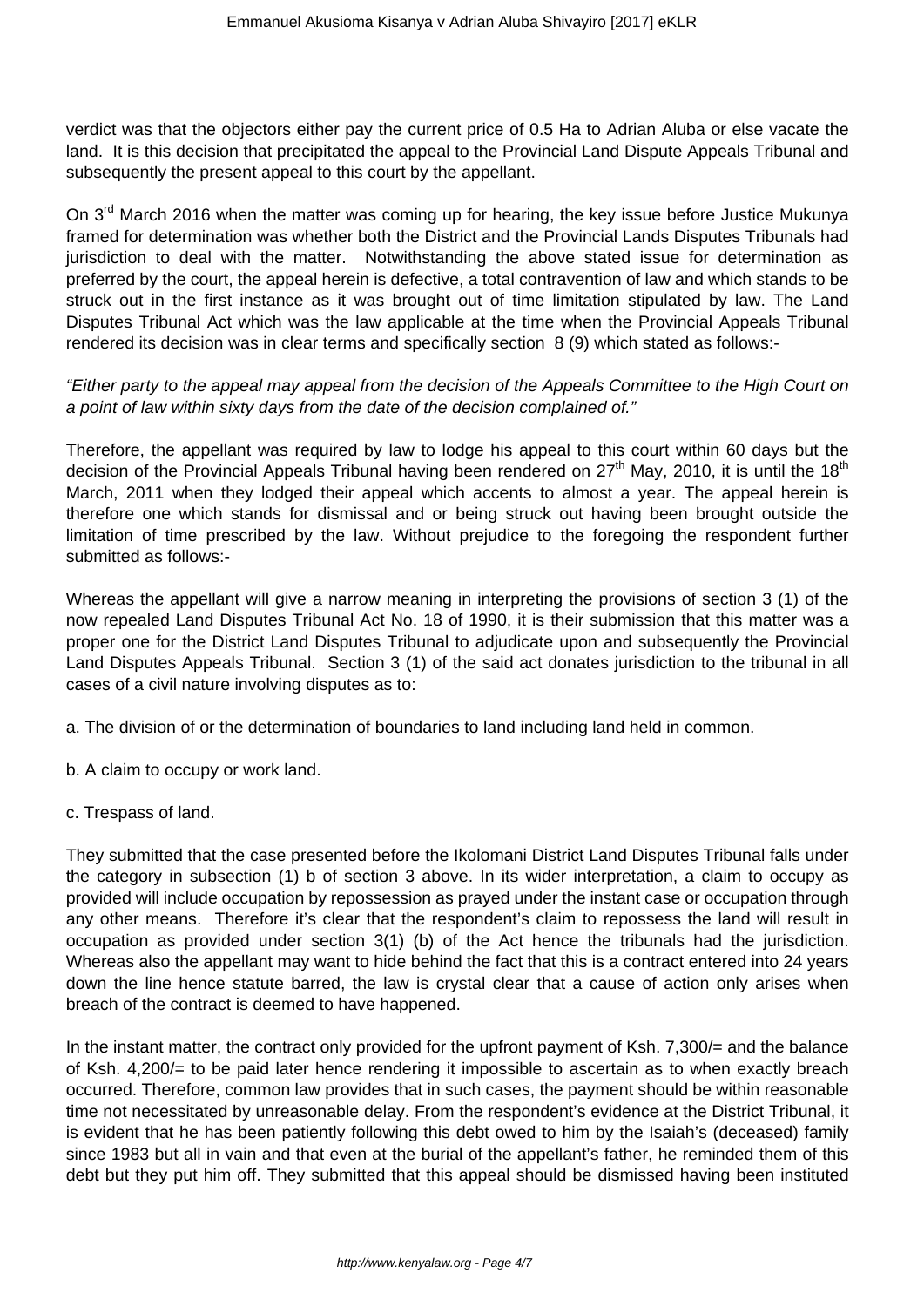more than 60 days as required by the said act for an appeal. They further submit that the appellant, both at the District Tribunal and the Provincial Tribunal, deliberately absconded two bonds for them to appear for the hearing. At the District Tribunal, they only appeared on the last day for the verdict. At the Provincial Appeal Tribunal having deliberately absconded two bonds to appear for hearing of this appeal case on 29<sup>th</sup> April 2010 and 13<sup>th</sup> May 2010 which were served with the court summons through a High Court process server Ms. Enos Shihemi, it is when the appeal tribunal granted exparte hearing on  $27<sup>th</sup>$ May 2010 and thus the appellant cannot claim that he was not given an opportunity to be heard.

Otherwise, the respondent appeared before the tribunal and presented his case and evidence to the satisfaction of the arbiters hence resulting in the award given by the District Tribunal which was also adopted by the Provincial Appeals Tribunal. It is the respondent's submission that the appellant's appeal has no basis, it is an abuse of the court process and a waste of time as a delay tactic. They therefore pray that the appellant's appeal be dismissed with costs both in this appeal and those in the tribunals to the respondent and the award of Ikolomani District Tribunal be maintained.

This court has carefully considered both the appellant's and the respondent's submissions herein. The Land Disputes Tribunal Act which was the law applicable at the time when the Provincial Appeals Tribunal rendered its decision was in clear terms and specifically section 8 (9) which stated as follows:-

"Either party to the appeal may appeal from the decision of the Appeals Committee to the High Court on a point of law within sixty days from the date of the decision complained of."

It is true that, the appellant was required by law to lodge their appeal to this court within 60 days but the decision of the Provincial Appeals Tribunal having been rendered on  $27<sup>th</sup>$  May, 2010 it was until the 18<sup>th</sup> March, 2011 when they lodged their appeal which accents to almost a year. Be that as it may, in exercising the court's discretion to allow this appeal the court is guided by Article 159 (2) which states that in exercising judicial authority, the courts and tribunals shall be guided by the following principles –

(a) Justice shall be done to all, irrespective of status;

(b) Justice shall not be delayed;

(c) Alternative forms of dispute resolution including reconciliation, mediation, arbitration and traditional dispute resolution mechanisms shall be promoted, subject to clause (3);

(d) Justice shall be administered without undue regard to procedural technicalities; and

(e) The purpose and principles of this Constitution shall be protected and promoted.

In the interest of justice this court shall proceed to determine this appeal. Section 3 (1) of the Land Disputes Tribunal Act No. 18 of 1990, states that subject to this act, all cases of a civil nature involving a dispute as to:

a. The division of or the determination of boundaries to land including land held in common.

- b. A claim to occupy or work land.
- c. Trespass of land.

Shall be heard and determined by a tribunal established under section 4.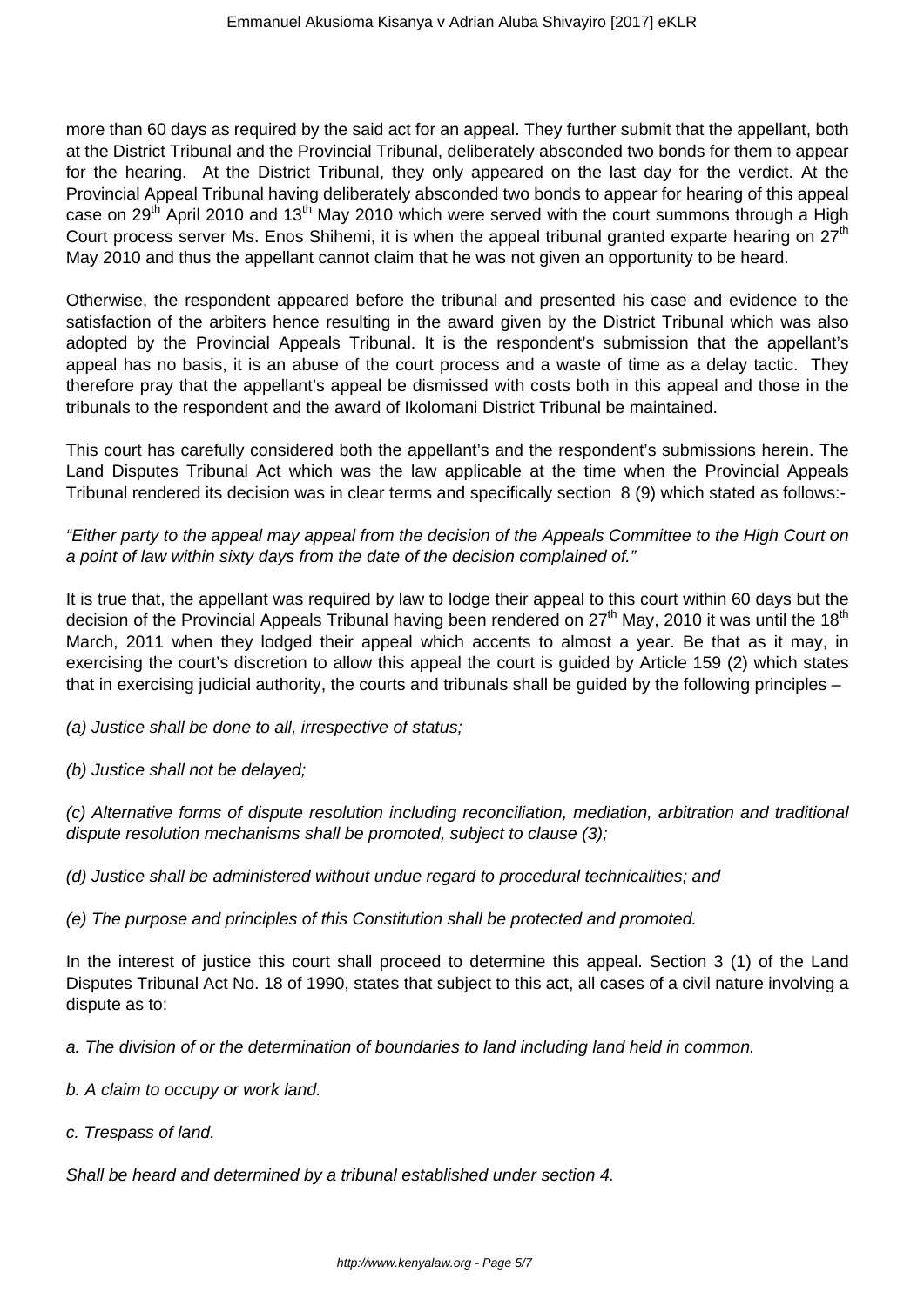The issues in this case are that, the respondent herein acquired the land in question by way of voluntary transfer in form of a gift from his late uncle Joseph Mmanyisi. Thereafter he sold the same land to the appellant's father Isaiah Mwole Kisanya for a consideration of Ksh. 11,500/= on 23<sup>rd</sup> April 1983, to which only Ksh. 7,300/= was paid hence leaving a balance of Ksh. 4,200/= which has never been paid to date. The respondent submitted that, after all reasonable efforts to settle the matter with the appellant and the deceased's family having been in vain he sought redress from the Ikolomani Land Disputes Tribunal for an award of repossessing and occupy the land in question or be paid a sum of Ksh. 152,700/= being the current price of 0.5 Ha at the time the matter was first instituted in the District Tribunal.

The tribunal's verdict was that the objectors either pay the current price of 0.5 Ha to Adrian Aluba or else vacate the land. It is this decision that precipitated the appeal to the Provincial Land dispute Appeals Tribunal and subsequently the present appeal to this court by the appellant. I find that this is a contractual matter relating to title to land. The dispute before the tribunal was founded on a contract between the appellant's late father one Isaiah Mwole Kisanya and the respondent herein made on 23<sup>rd</sup> April 1983. The Ikolomani Land Disputes Tribunal therefore had no jurisdiction to make an order of specific performance to enforce a contract by ordering the appellant to pay the current price of 0.5 Ha to Mr. Aluba and transfer accordingly. The said tribunal also lacked jurisdiction to issue an order of eviction and/or vacation from the suit land herein L.R. IDAKHO/LUKOSE/632. I disagree with the respondent's submissions that in this case and in its wider interpretation, a claim to occupy as provided will include occupation by repossession as prayed under the instant case or occupation through any other means. Therefore the respondent submitted that it is clear that the respondent's claim to repossess the land will result in occupation as provided under section 3(1) (b) of the act hence the tribunals had the jurisdiction.

In the case of **Republic vs Chairman Eastern Provincial Appeals Tribunal & 4 Others (2015) eKLR** and in the Court of Appeal judgement in **Asman Maloba Wepukhulu & Anor vs Francis Wakwabubi Biketi Civil Appeal No. 157 of 2001 Kisumu,** both courts held that the tribunals under the said act lacked jurisdiction to deal with matters relating to title to land. From the foregoing, I find this appeal has merit and that the District Land Disputes Tribunal and the Provincial Land Disputes Appeals Tribunal in the present case lacked jurisdiction under Section 3 (1) of the said act to entertain the said matter and consequently I make the following orders;

1. That the appellant appeal be allowed.

2. That the verdict and or decision of the Provincial Land Dispute Appeals Tribunal and the Ikolomani Land Disputes Tribunal are set aside.

3. Costs of the appeal to the appellant.

It is so ordered.

**DELIVERED, DATED AND SIGNED AT KAKAMEGA IN OPEN COURT THIS 14TH DAY OF DECEMBER 2017.**

### **N.A. MATHEKA**

**JUDGE**

Creative<br>COMMONS While the design, structure and metadata of the Case Search database are licensed by Kenya Law under a Creative Commons<br>COMMONS While the design, structure and metadata of the Case Search database are lice Attribution-ShareAlike 4.0 International, the texts of the judicial opinions contained in it are in the public domain and are free from any copyright restrictions.